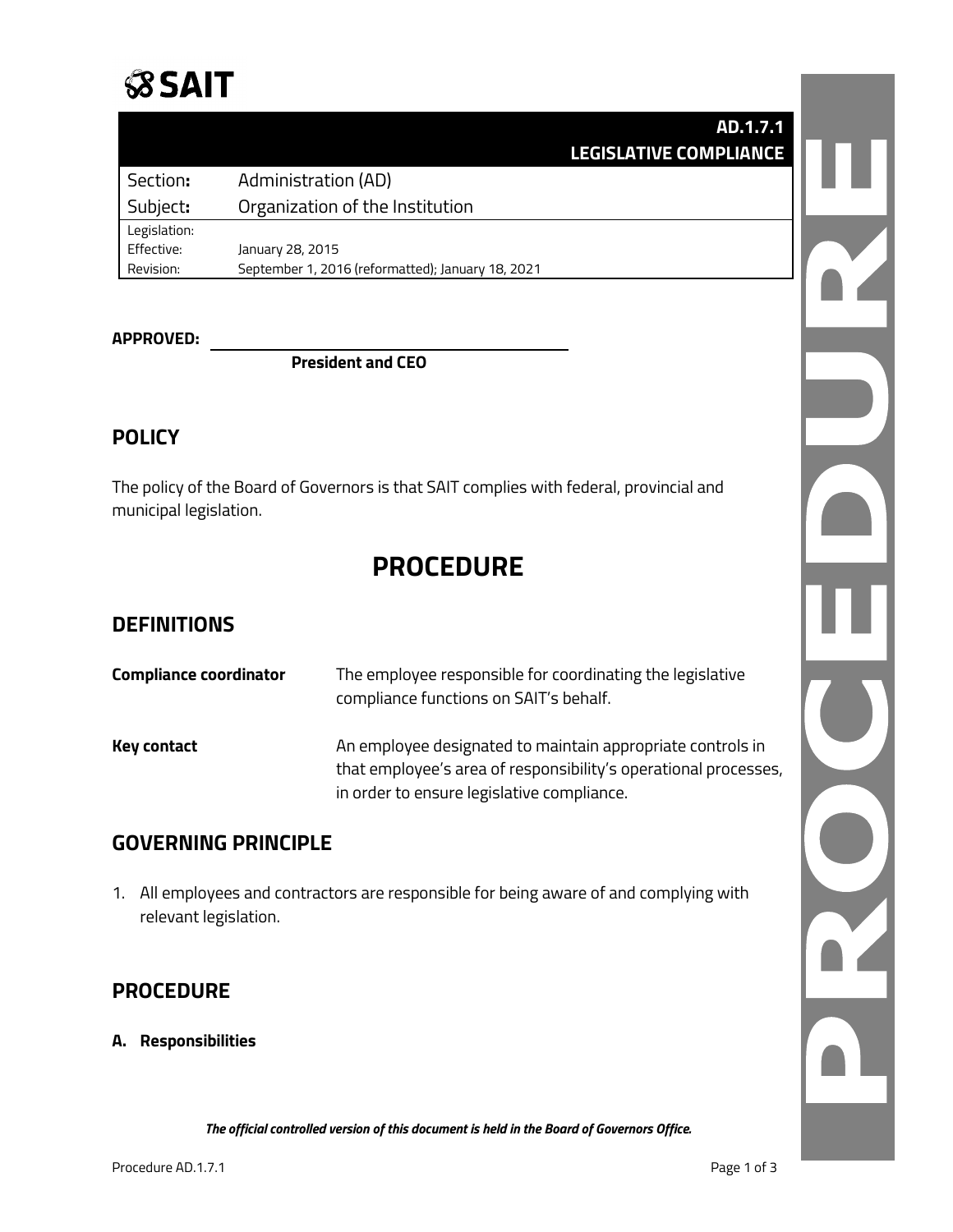

- 1. Each school/department shall designate a key contact(s) who is responsible for ensuring compliance with relevant legislation.
- 2. Key contacts are required to identify new legislation and/or changes to existing legislation and to report on compliance with legislation that affects their area of responsibility.
- 3. The compliance coordinator will regularly review the Post-Secondary Legislative Monitoring website and will communicate significant changes to the appropriate key contacts.
- 4. When changes to existing legislation or new legislation are being introduced, the key contacts shall:
	- a) Advise their dean, director or designate or vice president of the details and the implications for SAIT; and
	- b) Develop and implement procedures and communications to ensure compliance with amended and/or new legislation.
- 5. Key contacts will respond to the compliance coordinator's requests for information regarding:
	- a) Changes to their area of responsibility.
	- b) Material changes to existing legislation that affects their area of responsibility;
	- c) Proposed legislation that affects their area of responsibility; and
	- d) Their area of responsibility's overall compliance with legislation.
- 6. If a legislative compliance issue occurs, the key contact shall immediately report the details to the key contact's dean, director or designate or vice president and provide recommendations on mitigating the issue.

#### **B. Reporting and Monitoring**

1. The compliance coordinator shall maintain and, on at least an annual basis, update a listing of relevant legislation.

*The official controlled version of this document is held in the Board of Governors Office.*